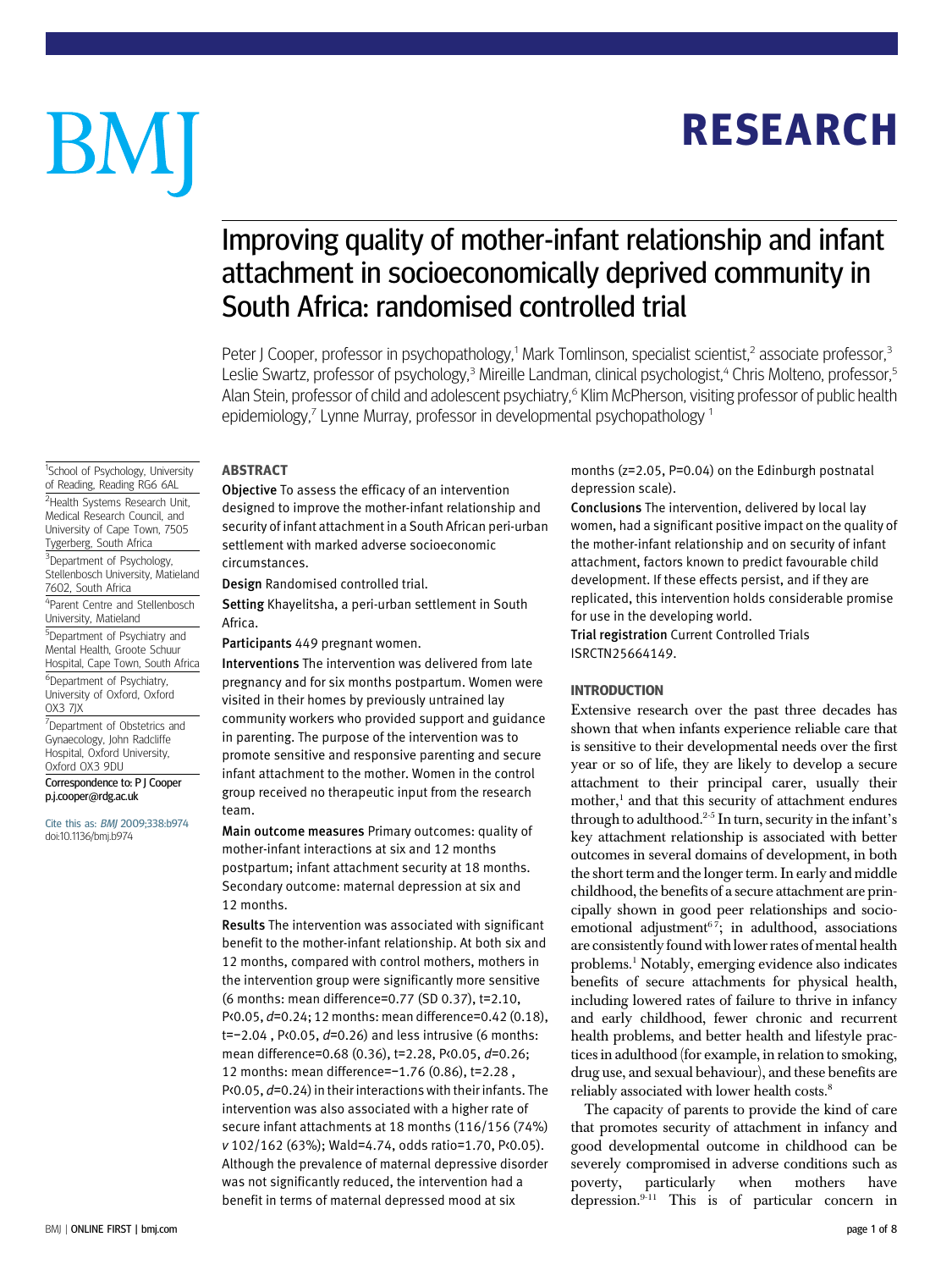populations in the developing world, where rates of poverty and of maternal depression after childbirth are high.<sup>12</sup> Research in Khayelitsha, a peri-urban settlement in South Africa, where a high prevalence of maternal depression was found, also showed, for example, marked impairments in mother-infant interactions compared with those seen in populations in the developed world.<sup>13</sup> A recent extension to this work showed that these early parenting difficulties were associated with longer term insecurity in the motherinfant attachment relationship.<sup>14</sup> Interventions in the developed world have been successful in bringing about improvements in mother-infant relationships and infant attachment when they are focused on difficulties in parenting behaviours, $15$  and an urgent need exists to develop such interventions for developing world contexts. Moreover, given the marked limitation in healthcare resources, interventions in the developing world that capitalise on locally available resources are a particular priority.

A small case series in Khayelitsha, in which local mothers from the community were trained to give support to mothers of young infants, produced promising evidence of an improvement in mothers' capacity to interact sensitively with their infants.<sup>16</sup> The study reported here was a randomised controlled trial of this intervention, which aimed to determine not only whether short term improvements could be brought about in mother-infant interactions but also whether a reduction could be achieved in rates of insecure attachment later in infancy. We had the secondary objective of determining whether the intervention would confer benefits in terms of maternal mood. With regard to



Flow of participants through study

mother-infant interactions, as well as the general characteristic of sensitive responsiveness, we also sought to reduce rates of highly intrusive parenting. We had found that this type of parenting difficulty, in which parents impose their own agenda and cut across, or interfere with, the infant's behaviour, is particularly common and extreme in Khayelitsha; moreover, extensive research has shown that intrusive parenting is a major risk factor for those poor childhood outcomes that are of particular concern in such communities, such as conduct disorder and gang violence.<sup>1718</sup> These same childhood behavioural problems are also associated with particular kinds of attachment insecurity—namely, those in which the infant fails to treat the parent as a source of comfort and trust and instead either avoids contact with them when distressed (the avoidant insecure pattern) or else responds in a confused and dysregulated fashion (the disorganised attachment pattern).<sup>19</sup> When considering attachment outcome, therefore, we were particularly concerned to reduce rates of these two forms of insecurity.

#### METHOD

#### Protocol, design, and objectives

The study was a randomised controlled trial, in which we randomly assigned pregnant women to an intervention group or a no treatment control group. We made independent assessments, blind to treatment groups, before treatment, at the end of treatment, and at 12 months and 18 months postpartum.

The study took place in two adjoining areas of Khayelitsha (SST and Town II), a peri-urban settlement of between 500 000 and 750 000 people on the outskirts of Cape Town, South Africa. SST is an informal settlement of shacks characterised by particularly high levels of unemployment and poverty; most shacks are without running water, and considerable overcrowding exists. Many of the inhabitants are recent migrants from rural parts of South Africa. Town II, into which SST merges, is characterised by a somewhat better standard of living. Dwellings are supplied with electricity, most have an indoor water supply, and increasing numbers are served by an indoor waterborne sewage system. Since the election of the ANC government in 1994, a concerted nationwide effort has been made to improve housing conditions; during the study period, much of SST was razed and the inhabitants were accommodated in better housing nearby, similar to that in Town II.

#### Sample size

Our own epidemiological work in Khayelitsha showed that most (58%) of the mothers were rated as being insensitive to their infant during play interactions (compared with a rate of 25% in a British sample of non-depressed mothers<sup>20</sup>).<sup>13</sup> If the intervention was to effect an improvement by six months in the quality of the mother-infant relationship of at least one third (the same order of improvement as effected by interventions in developed countries<sup>1</sup>), this improvement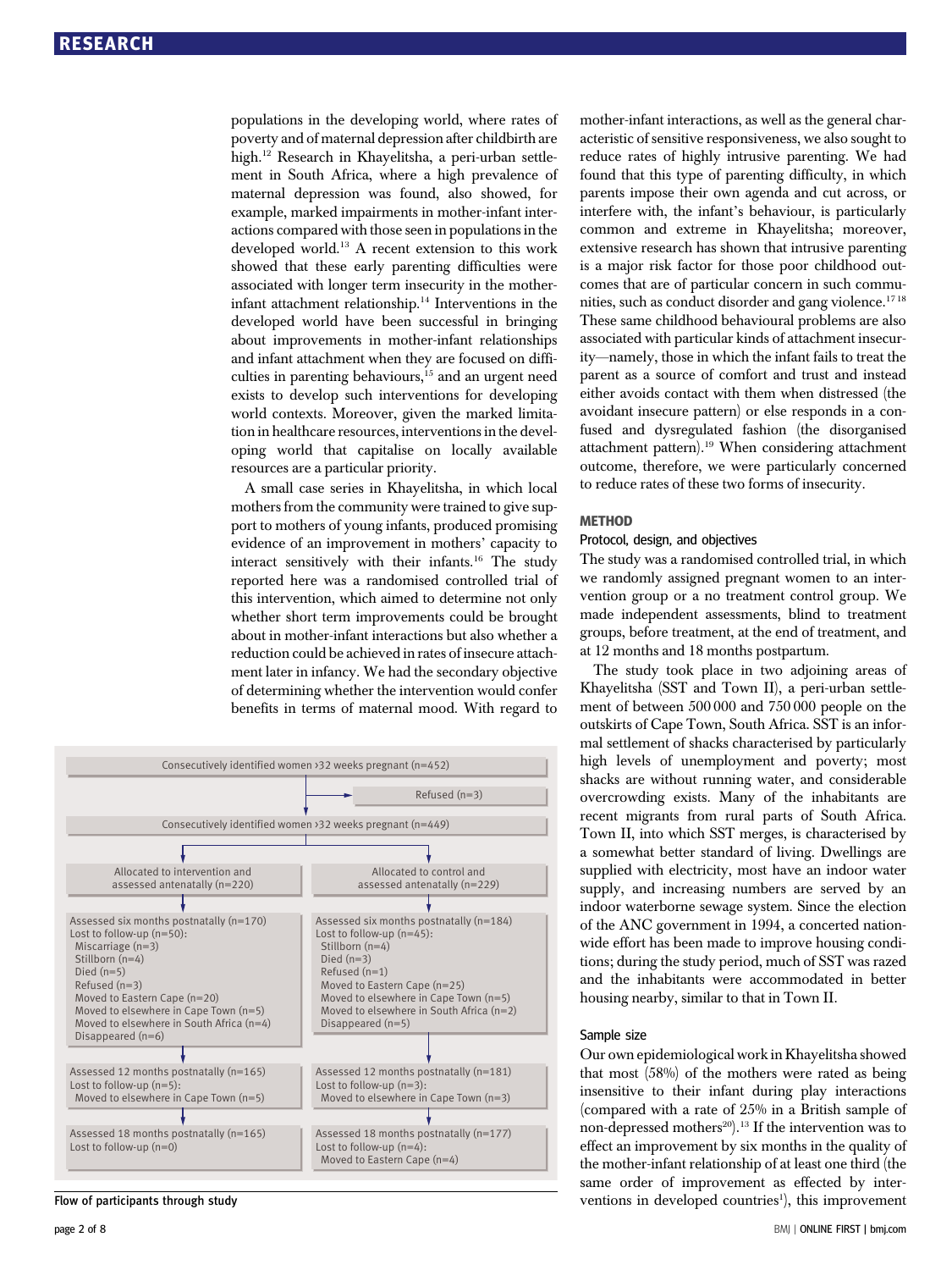Table 1 | Characteristics of sample. Values are numbers (percentages) unless stated otherwise

| Characteristic            | Intervention group (n=220) | Control group (n=229) |  |
|---------------------------|----------------------------|-----------------------|--|
| Area:                     |                            |                       |  |
| <b>SST</b>                | 124 (56)                   | 121 (53)              |  |
| Town II                   | 96 (44)                    | 108(47)               |  |
| Major depressive disorder | 36(16)                     | 36(16)                |  |
| Unplanned pregnancy       | 89 (40)                    | 83 (36)               |  |
| Married/cohabiting        | 133 (60)                   | 140 (61)              |  |
| First child               | 83 (38)                    | 83 (36)               |  |
| Male child                | 106 (48)                   | 110 (48)              |  |
| Housing-shack             | 185 (84)                   | 199 (87               |  |
| Mean (SD) age (years)     | 25.5(5.23)                 | 26.2(5.84)            |  |

could be detected ( $\alpha$ =0.05, 80% power) with two samples of 145 each. A similar degree of improvement in intrusiveness would also be detectable with such samples. (This estimate is conservative, because we intended to analyse the mother-child interaction variables as continuous variables and this would probably mean increased power).

#### **Participants**

Over a period of 22 months, we made efforts to identify and recruit unselected women living in SST and Town II who were in the last trimester of their pregnancy (on the basis of the accounts of their gestation that women had received from the antenatal clinic). Throughout the recruitment period, over three week cycles, a research assistant visited all the homes in both areas to inquire whether anyone had become pregnant or a pregnant woman had moved into the area and to invite identified women to participate in the study.

We anticipated a substantial loss to follow-up, particularly after women had delivered their infants, because many women from rural areas come to the city to use the obstetric services and then return to their rural homes. We identified a consecutive series of 452 women as pregnant within the study area and invited them to take part in the study. Of these, only three refused. After the women had given written informed consent, we made an antenatal assessment to obtain demographic details (such as age and marital status) and information on wider circumstances (such as obstetric factors and housing conditions); we also assessed mental state (see below). We then assigned the 449 women to the intervention or control group by using minimisation,<sup>21</sup> balancing for antenatal depression, whether or not the pregnancy was planned (that is, factors known to be associated with adverse outcome<sup>14</sup>), and whether the mother was living in SST or Town II. We did not pay the women for their participation in the research, but at each assessment we provided a small gift for the infant (an item of clothing). Seven pairs of twins were born, of whom we included only the first born child in the study.

#### **Assignment**

The relevant information from the initial assessment was communicated by telephone to the trial manager (MT), who ran the minimisation programme and communicated group assignment. The figure shows the progress of participants through the study. By the final assessment at 18 months postpartum, 107 of the 449 women were lost to follow-up, leaving 342 women (76% of the original sample); most of the losses occurred, as anticipated, in the six month period after delivery. This is consistent with the known high mobility within this community and equivalent to the proportion lost to follow-up in our previous study in the same two areas.<sup>1314</sup> The women lost to follow-up did not differ from those retained in terms of demographic characteristics (parity, marital status), apart from age; those lost were somewhat younger than those retained (mean 24.9 (SD 4.4) years versus 26.1 (5.8); t=2.07, df=447, P<0.05), and neither did they differ on any of the minimisation criteria or on area of residence.

#### Intervention

We based the intervention on an adaptation of a preventive intervention programme by health visitors devised for implementation in Britain, which itself closely follows the principles contained in The Social Baby.<sup>22</sup> We adapted this programme for the Khayelitsha project by incorporating the key principles of the World Health Organization's document Improving the Psychosocial Development of Children.<sup>23</sup> The content and conduct of the intervention was specified in a manual, which was used to train the therapists. (This manual is available at www.reading.ac.uk/psychology/research/ child-development/clinical-subgroup.asp). The aim of the intervention was to encourage the mother in sensitive, responsive interactions with her infant. A major aspect was the use of particular items from the neonatal behavioural assessment schedule, $24$  to sensitise the mother to her infant's individual capacities and needs. The intervention was delivered by four women, resident in Khayelitsha, who had been selected with help from the local community council. The women had no formal specialist qualifications, although all were mothers. Two had completed schooling. They received training over a four month period in basic parenting and counselling skills, as well as in the specific mother-infant intervention. An experienced community clinical psychologist (ML) provided them with group supervision throughout the study, on a weekly basis, offering session by session supervision. The intervention was delivered in participants' homes in hour long sessions. The women in the intervention group were visited, ideally, twice antenatally, weekly for the first eight weeks postpartum, fortnightly for a further two months, and then monthly for two months (that is, 16 sessions in total, ending at five months postpartum). Women in the control group received the normal service provided by the local infant clinic (as did the intervention group). This involved fortnightly visits by a community health worker, who assessed the physical and medical progress of mothers and infants, and encouragement of mothers to take their infant to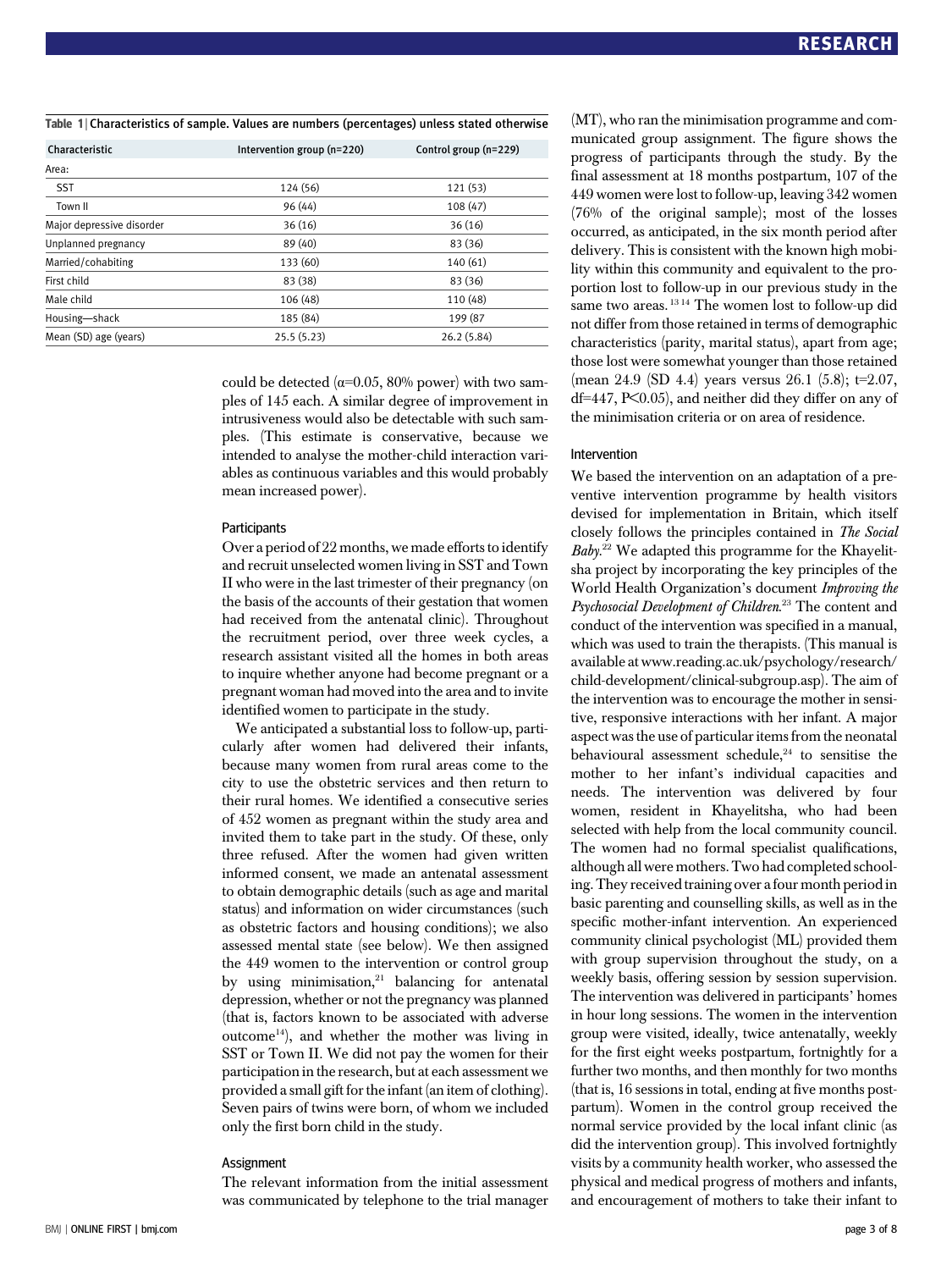|               | Mean (SD)                         |                         | <b>Difference</b> |                      |         |         |
|---------------|-----------------------------------|-------------------------|-------------------|----------------------|---------|---------|
|               | Intervention group<br>$(n=153-9)$ | Control group (n=165-9) | Mean (SE)         | 95% CI               |         | P value |
| Six months    |                                   |                         |                   |                      |         |         |
| Sensitivity   | 15.35 (3.36)                      | 14.58 (3.18)            | 0.77(0.36)        | 0.048 to 1.492       | 2.10    | 0.037   |
| Intrusiveness | 6.51(2.73)                        | 5.82(2.64)              | 0.68(0.36)        | 0.093 to 1.278       | 2.28    | 0.024   |
| 12 months     |                                   |                         |                   |                      |         |         |
| Sensitivity   | 5.74(1.88)                        | 5.31(1.51)              | 0.42(0.18)        | 0.058 to 0.797       | $-2.04$ | 0.043   |
| Intrusiveness | 6.41(7.27)                        | 8.17(8.34)              | $-1.76(0.86)$     | $-3.466$ to $-0.058$ | 2.28    | 0.023   |

#### $Table 2 |$  Quality of maternal engagement with infant at six and 12 months

the local clinic to be weighed, have their physical health assessed, and be immunised.

#### **Outcomes**

The primary outcomes at six and 12 months were those aspects of the mother-infant relationship previously found to be associated with both socioeconomic adversity and maternal depression (that is, maternal sensitivity and intrusiveness); at 18 months the primary outcome was infant attachment. The secondary outcome was maternal depression (a dichotomous variable for depressive disorder and a continuous variable for depressive symptoms) assessed at six and 12 months.

Assessments took place in a custom-made prefabricated research unit adjoining a local well baby clinic and women's health project, to which the research team brought mothers and infants. The building included a playroom with a one way mirror and an adjoining observation room. Mothers and infants were assessed at six and 12 months postpartum, when mother-infant interactions were observed, and at 18 months postpartum when infant attachment was formally assessed (see below). At six and 12 months postpartum their mental state (see below) was assessed. Mothers and infants in the intervention and controls groups visited the research unit on an equal number of occasions and for equivalent lengths of time, and their experience of the assessment procedures, including the video recording, was similarly equivalent.

#### Mother-child interactions

We used age appropriate measures to assess the quality of mother-child interactions at six months and 12 months, by scoring with established, reliable scales. At six months the mothers and infants were filmed in a 10 minute free play interaction, in which we asked mothers to interact with their infants as they would if

Table 3 | Infant attachment categories for intervention and control groups at 12 months. Values are numbers (percentages)

| Intervention group (n=156) | Control group (n=162) |  |
|----------------------------|-----------------------|--|
| 116 (74)                   | 102(63)               |  |
| 40 (26)                    | 60(37)                |  |
| 17(11)                     | 31 (19)               |  |
| 13(8)                      | 13(8)                 |  |
| 10(6)                      | 16(10)                |  |
|                            |                       |  |

they were at home. We rated episodes with the parent/ caregiver involvement scale, which measures the responses of the mother to her infant's needs and initiations.25 In view of the literature and our own earlier findings in Khayelitsha,<sup>1421</sup> our focus was on whether the intervention significantly improved the sensitivity of maternal interactive behaviour and reduced maternal intrusiveness. Accordingly, a trained rater, blind to both treatment group and maternal mental state, scored the videotapes on the five dimensions of "physical involvement," "verbal involvement," "responsiveness," "positive statements," and "control over child's activities," each rated on a five point scale for the "quality" and "appropriateness" of maternal behaviour. We calculated sensitivity as the sum of ratings for the first four dimensions and intrusiveness as the sum of ratings for the last dimension (with codes reversed). We assessed inter-rater reliability on 20 tapes and found it to be uniformly good  $(k=0.81$  for sensitivity and  $\kappa$ =0.85 for intrusiveness).

At 12 months the mother and child were observed in a structured play situation.<sup>2627</sup> This comprised two three minute episodes, in each of which the mother was asked to play with the infant by using novel toys —a set of stacking rings and a form board. Each typically requires infants of this age to be given support by an adult, so they provided an opportunity to observe how well the mother was able to facilitate the child's play. A trained rater, who was blind to treatment group, maternal mental state, and the interactions at six months, scored maternal behaviour from the videotapes on measures of sensitivity and intrusive-coercive control. We used an established measure to rate sensitivity on a five point scale<sup>2627</sup>; scores were summed across the two tasks. We established intrusive-coercive control by counts of the defined behaviour.<sup>27</sup> A second trained rater, also blind to group and maternal mental state, scored 20 of the videotapes to establish inter-rater reliability: weighted κ=0.91 for sensitivity, and Pearson r=0.83 for intrusiveness.

#### Maternal depression

A trained black South African Xhosa speaking researcher interviewed mothers by using the major depression section of the structured clinical interview for the Diagnostic and Statistical Manual of Mental Disorders, fourth edition (DSM-IV) diagnoses.<sup>28</sup> The interview had been translated and then back translated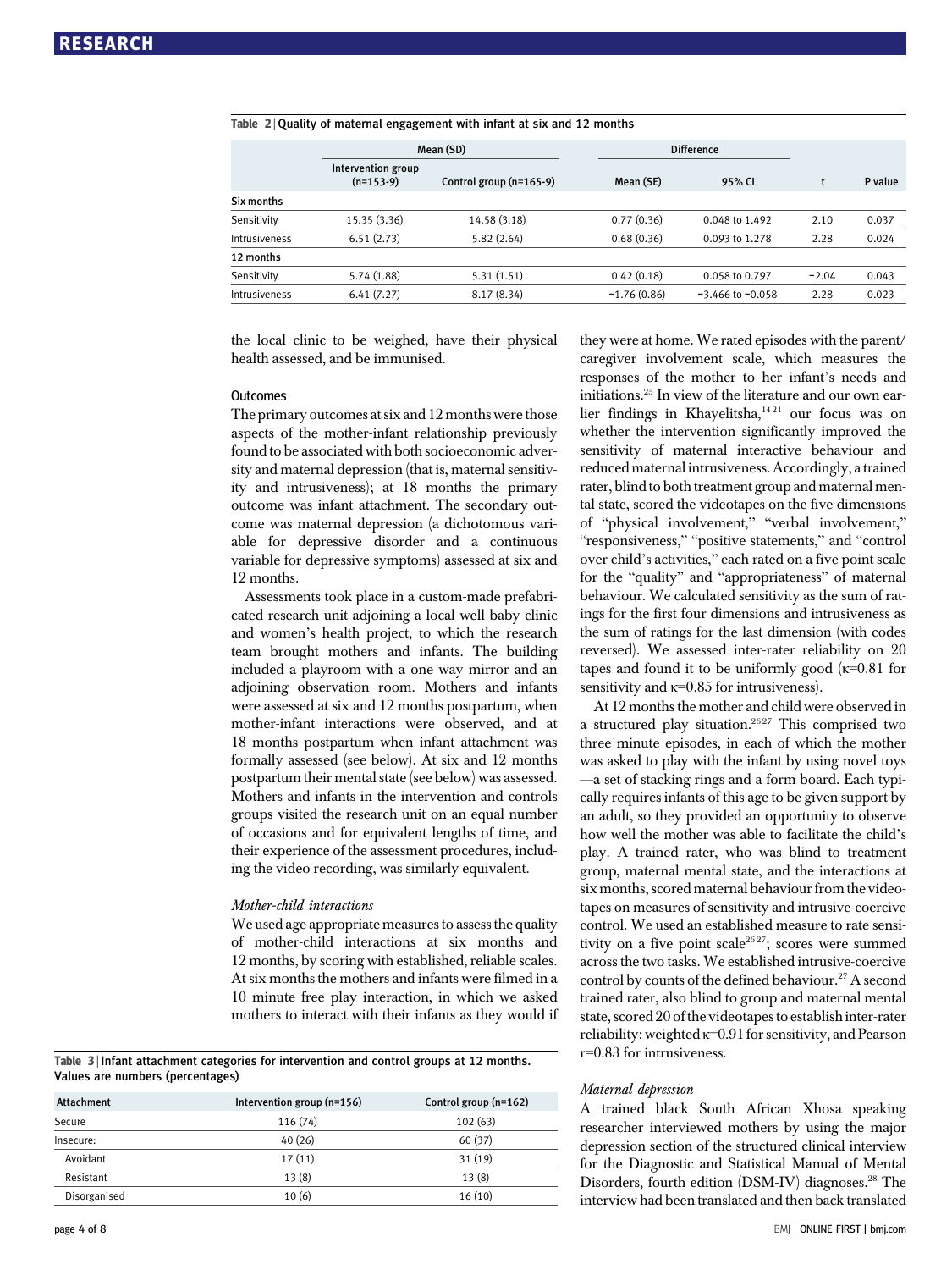by following standard principles.<sup>29</sup> The interviewer and the second author (a clinical psychologist), both of whom were blind to treatment group, reviewed each assessment anonymously, using both tape recordings and the interviewer's notes. A collective decision was made about each of the relevant symptoms, on which the decision about the presence or absence of a DSM-IV major depressive disorder was based.<sup>30</sup> We also obtained a continuous measure of depressive symptoms by incorporating the 10 items from the Edinburgh postnatal depression scale, each scored 0-3, into the structured clinical interview for DSM-IV.

#### Infant attachment

At 18 months, we used the strange situation procedure developed by Ainsworth and colleagues to assess infant attachment.<sup>31</sup> This is a structured, standard procedure, used extensively in research in both the developed and developing world. The assessment has good reliability and predictive validity.<sup>32</sup> The infant was filmed through a one way mirror, in an unfamiliar playroom over a 21 minute period, during episodes of separation and reunion with the mother and in the presence of a stranger.MT, who had been trained for reliability and was blind to all other information about the infants and their mothers, rated the videotapes. He used the ABCD system<sup>3133</sup>; that is, infants were rated as securely attached or insecurely attached, the second of these being specified as avoidant, anxious-resistant, or disorganised. We confirmed reliability by assessing agreement between MT and a second trained rater on 16 tapes ( $κ=0.96$ ).

#### Statistical analyses

We used SPSS 12.0 for Windows for descriptive and analytical statistical analyses. We investigated continuous variables for departure from normality by using Shapiro-Wilk's test and compared the treatment groups by means of two sample  $t$  tests or Mann-Whitney U tests, as appropriate. For dichotomous outcomes we used  $\gamma^2$  tests to compare groups. We also expressed the differences between the intervention and control groups for the mother-infant interaction variables in terms of effect size by using Cohen's  $d^{34}$  As mothers from Town II and SST did not differ on any of the outcomes for either the intervention or the control group, we ignored this variable in the analyses reported below.

Table 4 <sup>|</sup> Maternal depressive disorder and depressive symptoms at six and 12 months for intervention and control group

|                               | Intervention group | Control group     |
|-------------------------------|--------------------|-------------------|
| Depressive disorder-No (%)    |                    |                   |
| Six months                    | $21(12.4)(n=170)$  | 29 (15.8) (n=184) |
| 12 months                     | 18 (10.9) (n=165)  | 28 (15.5) (n=181) |
| Depressive symptoms-mean (SD) | $(n=170)$          | $(n=184)$         |
| Six months                    | 2.78(4.54)         | 3.91(5.80)        |
| 12 months                     | 1.93(4.54)         | 2.69(5.86)        |

#### RESULTS

Three quarters of the women in the intervention group received the full 16 sessions, and less than 15% received fewer than 10 sessions (mean number of sessions=14.1, SD 3.92). Table 1 shows the characteristics of the sample. The randomisation process resulted in closely equivalent groups in terms of demographic variables.

#### Mother-infant interactions

Table 2 shows scores on the ratings of mother-infant interactions at six months and 12 months. At both time points, compared with mothers in the control group, those in the intervention group were rated as interacting with their children in a significantly more sensitive and less intrusive manner. Cohen d analyses revealed a small effect size for all variables (effect size for sensitivity of  $d=0.24$  at six months and  $d=0.26$  at 12 months;  $d=0.26$  and  $d=0.24$  for intrusiveness).

#### Infant attachment

Table 3 shows the distribution of classifications of infant attachment. A significantly greater proportion of infants of mothers in the intervention group than infants of control mothers were rated as securely attached at 18 months  $(74\% \; v \; 63\%; \; Wald=4.74, \; odds$ ratio=1.70, P=0.029). The principal difference between the groups derived from the higher rate of avoidant infants in the control group. The rate of disorganised attachments by infants was also higher in the control group, but not significantly so. We found no association between infant attachment status and the parenting variables. For example, although differing in the expected direction, the mean sensitivity ratings at 12 months for secure versus insecure infants were not significantly different  $(5.47 \text{ (SD=1.78)}$  and  $5.29 \text{ (1.52)}$ .  $t=0.82$ , df=276, P $< 0.44$ ), and nor were the means for intrusiveness (7.77 (7.97) and 8.00 (8.80), t=0.24, df=276, P<0.82).

#### Maternal depression

As can be seen in table 4, the prevalence of depressive disorder for the mothers in the intervention group was lower than that in the control group at both assessments; however, the differences were not statistically significant  $\chi^2$ =0.85, df=1, P=0.36 at six months;  $\chi^2$ =1.16, df=1, P=0.21 at 12 months). With regard to maternal depressive symptoms (the continuous Edinburgh postnatal depression scale measure; see table 4), the mean scores for those in the intervention group were lower at both assessments than were those for the control group, but the benefit of treatment was significant only at six months  $(z=2.05, P=0.041$  at six months;  $z=0.24$ ,  $P=0.813$  at 12 months). Neither maternal depressive disorder nor maternal depressive symptoms were correlated with the parenting variables or infant attachment. For example, at six months postpartum the correlations between the Edinburgh postnatal depression scale score and sensitivity was r=0.04, and that between the depression scale score and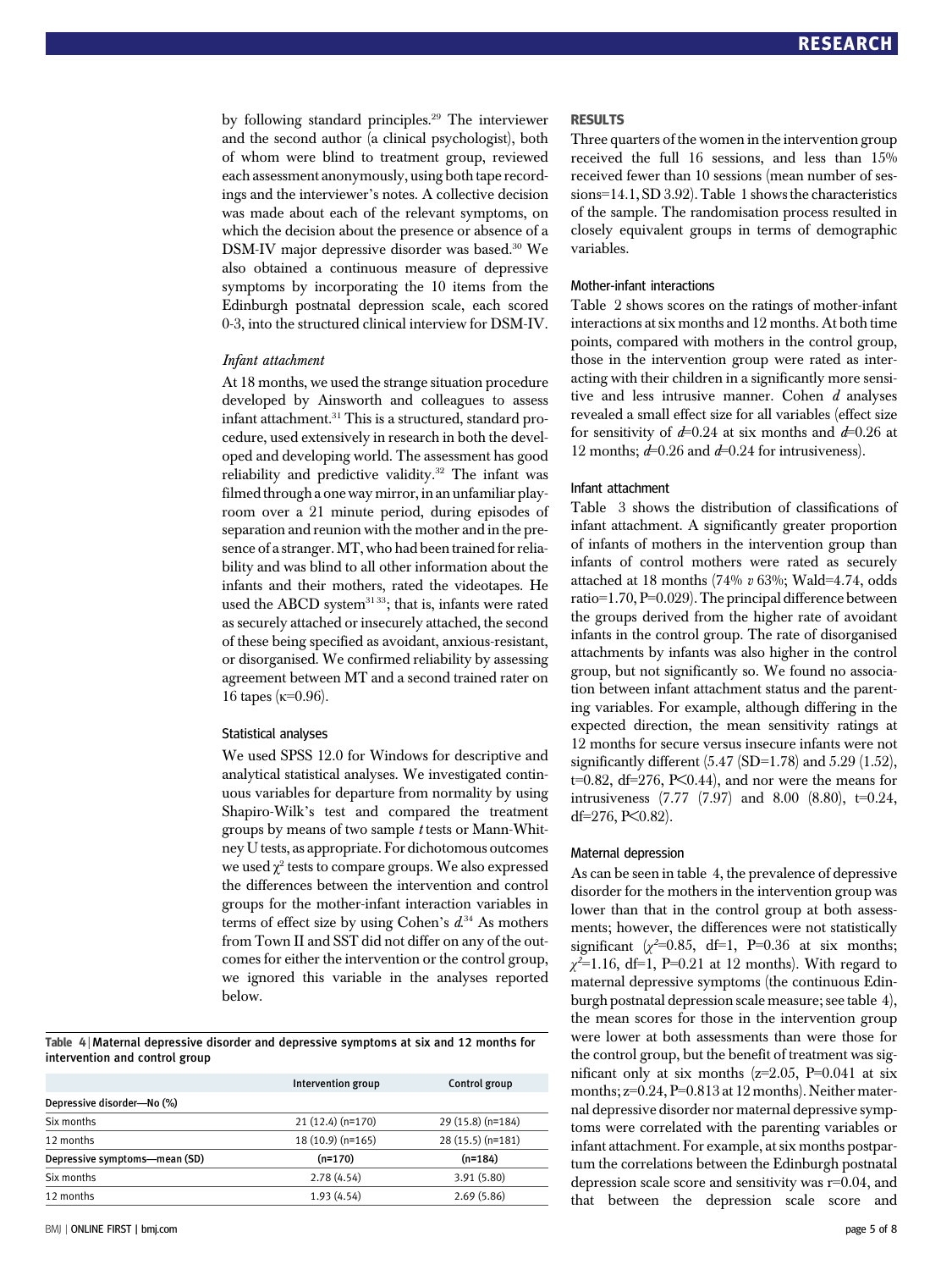#### WHAT IS ALREADY KNOWN ON THIS TOPIC

Mother-infant interactions are adversely affected by both socioeconomic adversity and maternal depression

Such impaired interactions are associated with adverse psychological, social, and physical consequences for child development

Some evidence from Western countries shows that interventions directed at mother-child interactions can improve mother-child interactions and childhood outcome

#### WHAT THIS STUDY ADDS

A home based mother-infant intervention, delivered by trained lay therapists in the context of socioeconomic disadvantage, has positive benefits for both maternal responsiveness and children's emotional development

This low cost approach could be integrated within health systems at a population level to deliver interventions to mothers and their infants in the developing world

> intrusiveness was  $r=0.10$ ; the mean Edinburgh postnatal depression scale scores for secure (3.61, SD 5.34) and insecure  $(3.35, 5.59)$  infants were similar (t=0.37, df=286, P<0.71).

#### **DISCUSSION**

Compared with women who received no specific help or support, women in Khayelitsha who received a home based intervention interacted with their infants with greater sensitivity and with less intrusiveness, both shortly after completion of the intervention (six months postpartum) and at a longer term follow-up (12 months postpartum). The magnitude of improvement in parenting was of the same order as reported in studies in the developed world of supportive interventions that focused on sensitivity.<sup>15</sup> At 18 months postpartum infants whose mothers had received the intervention were more likely to be rated as securely attached to their mothers than were infants of control group mothers. Given the reliable relation between early insecure attachment and later childhood behavioural problems, the fact that more than 10% fewer of those who received treatment were insecure compared with the controls means that early intervention could have the potential to make an important contribution to reducing the rate of subsequent childhood disturbance.

Although we found no difference between treated and untreated mothers in terms of the prevalence of depressive disorder, the intervention had some benefit in terms of maternal mood at six months (as measured by the Edinburgh postnatal depression scale). The limited effect of the intervention on maternal depression is consistent with other research showing that interventions principally directed at the mother-infant relationship do not necessarily bring about improvements in maternal mood.35 Prevalence of depressive disorder in both the control and the intervention group in this study were somewhat lower than those found in our previous epidemiological study, possibly reflecting the steady improvement in living conditions in the intervening period, which may have alleviated a key source of distress in the women's lives.

The positive impact of the intervention on infant attachment is in line with the findings of previous research on the benefit of early mother-infant interventions, although, to our knowledge, this is the first demonstration of such a benefit in a developing world context. The effect size for maternal sensitivity is similar to the difference in sensitivity between depressed and non-depressed postpartum women living in conditions of adversity in the United Kingdom,<sup>1320</sup> a magnitude of difference that strongly predicts adverse cognitive development.<sup>36</sup> The absence of an association in our study between security of infant attachment and improvement in the specific features of the mother-infant interactions measured is not inconsistent with the previous literature<sup>37</sup>; the intervention may have improved dimensions of parenting related to attachment that were not assessed in our study. Although the benefit of the intervention could have been merely a function of the women in the intervention group receiving more attention than women in the control group, this is unlikely as two recent reviews of early intervention studies have concluded that attention not directed specifically at mother-infant engagement has no impact on the quality of the mother-child relationship.<sup>35 38</sup>

The findings of this study show that the benefits to the mother-infant relationship of an early intervention in developed world contexts similarly obtain in the deprived peri-urban conditions of Khayelitsha. The intervention was delivered by women from the local community who had no formal training, apart from that received from the study team for delivery of the intervention. In addition, they had a focused task (rather than responsibility for comprehensive community health), they were given appropriate support and supervision, and they had strong community support, all of which are regarded as essential for effective community health worker programmes.<sup>39</sup> This indicates that the intervention is potentially sustainable and that it could be "scaled up" in developing countries with relatively limited resources. Clearly, the design of the study precludes any discussion of whether similar, or superior, outcomes might have been achieved if a different form of intervention had been delivered.

#### Strengths and weaknesses

Despite the difficult developing world circumstances, we were nevertheless able to do a randomised trial of a mother-infant intervention in which rigorous trial procedures were followed: a standardised psychological intervention was delivered, and systematic independent assessments were made. Indeed, "gold standard" assessments were made of both the mother-infant relationship and outcomes in infants.We were able to train lay community workers to deliver the intervention to a high standard, and the intervention itself, conceived in a developed world context, was highly acceptable to the women receiving it, with very low dropout rates for those who did not move away. That we could not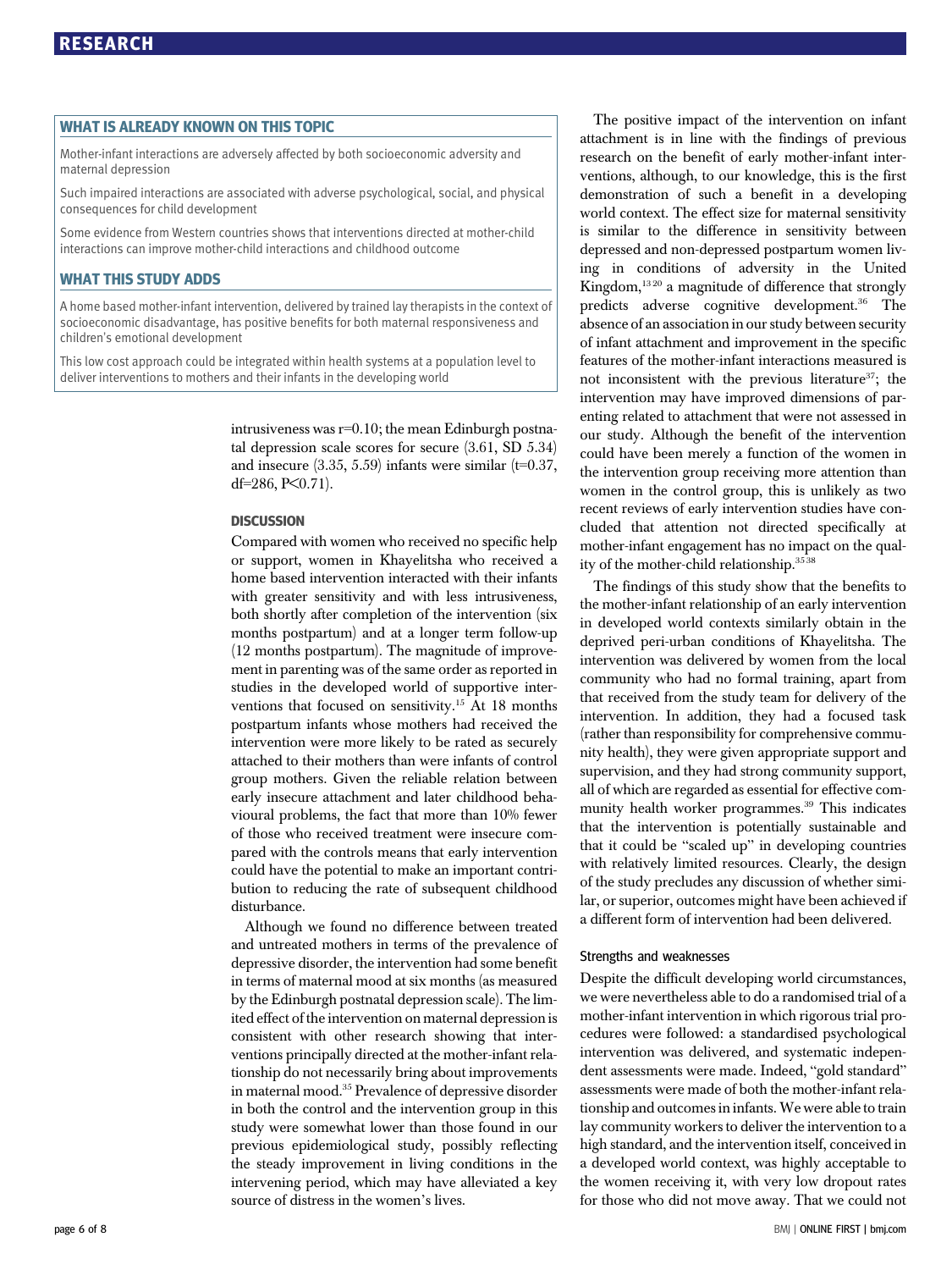investigate which aspects of the treatment were particularly effective was unfortunate.

#### Questions and future research

Our findings raise two important questions. Firstly, determining whether the improvements in the early mother-infant interactions and infant attachment are realised in subsequent positive developmental outcomes in children is important. The children living in areas such as Khayelitsha are at considerable risk of poor physical and emotional health, violence, educational failure, and a host of other associated adverse outcomes.40 If the improvements in mother-infant interactions and infant attachment were shown to be of benefit in terms of these long term outcomes, this would be very important. The fact that rates of avoidant and disorganised attachment were especially low for infants in the intervention group is particularly encouraging, as these are forms of insecure attachment associated with subsequent conduct problems in children.41 Secondly, the positive results produced in this study arose in the context of a tightly delivered research intervention. That the intervention can be developed into a sustainable and widely available service that produces benefits similar to those obtained in this study needs to be shown. The fact that such positive outcomes were obtained by using lay therapists is particularly encouraging in this regard. This suggests that the intervention is not only sustainable but has the potential to be scaled up at low cost in resource constrained settings in developing countries.

We are grateful to the Parent Centre, a Cape Town based nongovernmental organisation, for providing the infrastructure for the recruitment and training of the community workers. We thank Marjorie Feni, Nomabili Siko, Nokwanda Sikana, and Lephina Makhanya, the community workers in this study; Nosisana Nama and Busisiwe Magaze, who assisted in the assessment of the mothers and infants; Thulani Njengele and Agnese Fiori-Cowley for coding of the video recordings; and Timothy Freeth for help with data entry and general administration. We are especially indebted to the mothers and children who took part in this study.

**Contributors:** PIC designed the study and supervised its overall conduct. managed the data analysis, and took the lead in writing the paper. MT was the trial manager and trained and supervised the assessors. LS assisted in training the assessors. ML trained and supervised the community workers and assisted in drafting the treatment manual. CM assisted in setting up recruitment procedures. AS assisted in the development of the intervention and the overall supervision of the study. KMacP supervised the data analysis. LM developed the intervention manual and assisted in training the community workers, doing the assessments, and training the assessors. All authors took an active role in writing the submitted paper and approved the final version. PJC is the guarantor.

Funding: This study was supported by a grant (B574100) from the Wellcome Trust. MT was supported by a fellowship from the Vlotman Trust.

#### Competing interests: None declared.

Ethical approval: The research ethics committees of the University of Reading and the Health Sciences Faculty of the Medical School of the University of Cape Town approved this study.

- 1 De Wolff MS, van Ijzendoorn MH. Sensitivity and attachment: a metaanalysis on parental antecedents of infant attachment. Child Dev 1997;68:571-91.
- Waters E, Merrick S, Treboux D, Crowell J, Albersheim L. Attachment security in infancy and early adulthood: a twenty-year longitudinal study. Child Dev 2000;71:684-9.
- 3 Hamilton CE. Continuity and discontinuity of attachment from infancy through adolescence. Child Dev 2000;71:690-4.
- 4 Sroufe LA, Egeland B, Carlson E, Collins WA. Placing early attachment experiences in developmental context: the Minnesota longitudinal study. In: Grossmann KE, Grossmann K, Waters E, eds. Attachment from infancy to adulthood. New York: Guilford Press, 2005.
- Main M, Hesse E, Kaplan N. Predictability of attachment behavior and representational processes at 1, 6, and 19 years of age: the Berkeley longitudinal study. In: Grossmann KE, Grossmann K, Waters E, eds. Attachment from infancy to adulthood. New York: Guilford Press, 2005.
- 6 Greenberg MT. Attachment and psychopathology in childhood. In: Cassidy J, Shaver PR, eds. Handbook of attachment. New York: Guilford Press, 1999.
- 7 Schneider B, Atkinson L, Tardiff C. Child-parent attachment and children's peer relations: a quantitative review. Dev Psychol 2001;37:86-100.
- 8 Ranson KE, Urichuk LJ. The effect of parent-child attachment relationships on child biopsychosocial outcomes: a review. Early Child Dev Care 2008;178:129-52.
- Martins C, Gaffan EA. Effects of early maternal depression on patterns of infant-mother attachment: a meta-analytic investigation. J Child Psychol Psychiatry 2000;41:737-46.
- 10 Atkinson L, Paglia A, Coolbear J, Niccols A, Parker KCH, Guger S. Attachment security: a meta-analysis of maternal mental health correlates. Clin Psychol Rev 2000;20:1019-40.
- 11 Campbell SB, Brownell CA, Hungerford A, Speiker SJ, Mohan R, Blessing JS. The course of maternal depressive symptoms and maternal sensitivity as predictors of attachment security at 36 months. Dev Psychopathol 2004;16:231-52.
- 12 Patel V, Rodrigues M, DeSouza N. Gender, poverty and postnatal depression: a study of mothers in Goa, India. Am J Psychiatry 2002;159:43-7.
- 13 Cooper PJ, Tomlinson M, Swartz L, Woolgar M, Murray L, Molteno C. Postpartum depression and the mother-infant relationship in a South African peri-urban settlement. Br J Psychiatry 1999;175:554-8.
- 14 Tomlinson M, Cooper PJ, Murray L. The mother-infant relationship and infant attachment in a South African peri-urban settlement. Child Dev 2005;76:1044-54.
- 15 Bakermans-Kranenburg MJ, van Izendoorn MH, Juffer F. Less is more: meta-analyses of sensitivity and attachment interventions in early childhood. Psychol Bull 2003;129:195-215.
- 16 Cooper P, Landman M, Tomlinson M, Molteno C, Swartz L, Murray L. The impact of a mother-infant intervention in an indigent peri-urban South African context: pilot study. Br J Psychiatry 2002;180:76-81.
- 17 Granic I, Patterson GR. Towards a comprehensive model of antisocial behavior: a dynamic systems approach. Psychol Rev 2006;113:101-31.
- 18 Patterson GR. Coercive family process. Eugene, OR: Castalia Press, 1982.
- 19 Solomon J, George C. The measurement of attachment security in infancy and childhood. In: Cassidy J, Shaver PR, eds. Handbook of attachment: theory, research and clinical applications. New York: Guilford Press, 1999:287-316.
- 20 Murray L, Fiori-Cowley A, Hooper R, Cooper P. The impact of postnatal depression and associated adversity on early mother-infant interactions and later outcome. Child Dev 1996;67:2512-26.
- 21 Pocock SJ, Simon R. Sequential treatment assignment with balancing for prognostic factors in the controlled clinical trial. Biometrics 1975;31:103-15.
- 22 Murray L, Andrews E. The social baby. London: The Children's Project, 2002.
- 23 World Health Organization. Improving the psychosocial development of children. Geneva: WHO, 1995.
- 24 Brazelton TB, Nugent JK. Neonatal behavioral assessment scale: clinics in developmental medicine. London: McKeith Press, 1995.
- 25 Farran DC, Kasari K, Comfort M, Jay S. Parent/caregiver involvement scale. Nashville, TN: Vanderbilt University, 1986.
- 26 Wolke D, Skuse D, Mathison B. Behavioural style in failure to thrive infants: a preliminary communication. J Pediatr Psychol 1990;15:237-53.
- 27 Stein A, Wooley H, Cooper SD, Fairburn CG. An observation study of mothers with eating disorders and their infants. J Child Psychol Psychiatry 1994;35:733-48.
- 28 First MB, Spitzer RL, Gibbon M, Williams JB. Structured clinical interview for DSM-IV axis 1. New York: New York State Psychiatric Institute, 1996.
- 29 Brislin RW. The wording and translation of research instruments. In: Lonner WJ, Berry JW, eds. Field methods in cross-cultural research. London: Sage, 1986.
- 30 American Psychiatric Association. Diagnostic and statistical manual of mental disorders. 3rd ed. Washington, DC: American Psychiatric Association, 1980.
- Ainsworth MDS, Blehar M, Waters E, Wall S. Patterns of attachment: a psychological study of the strange situation. New Jersey: Lawrence Erlbaum, 1978.